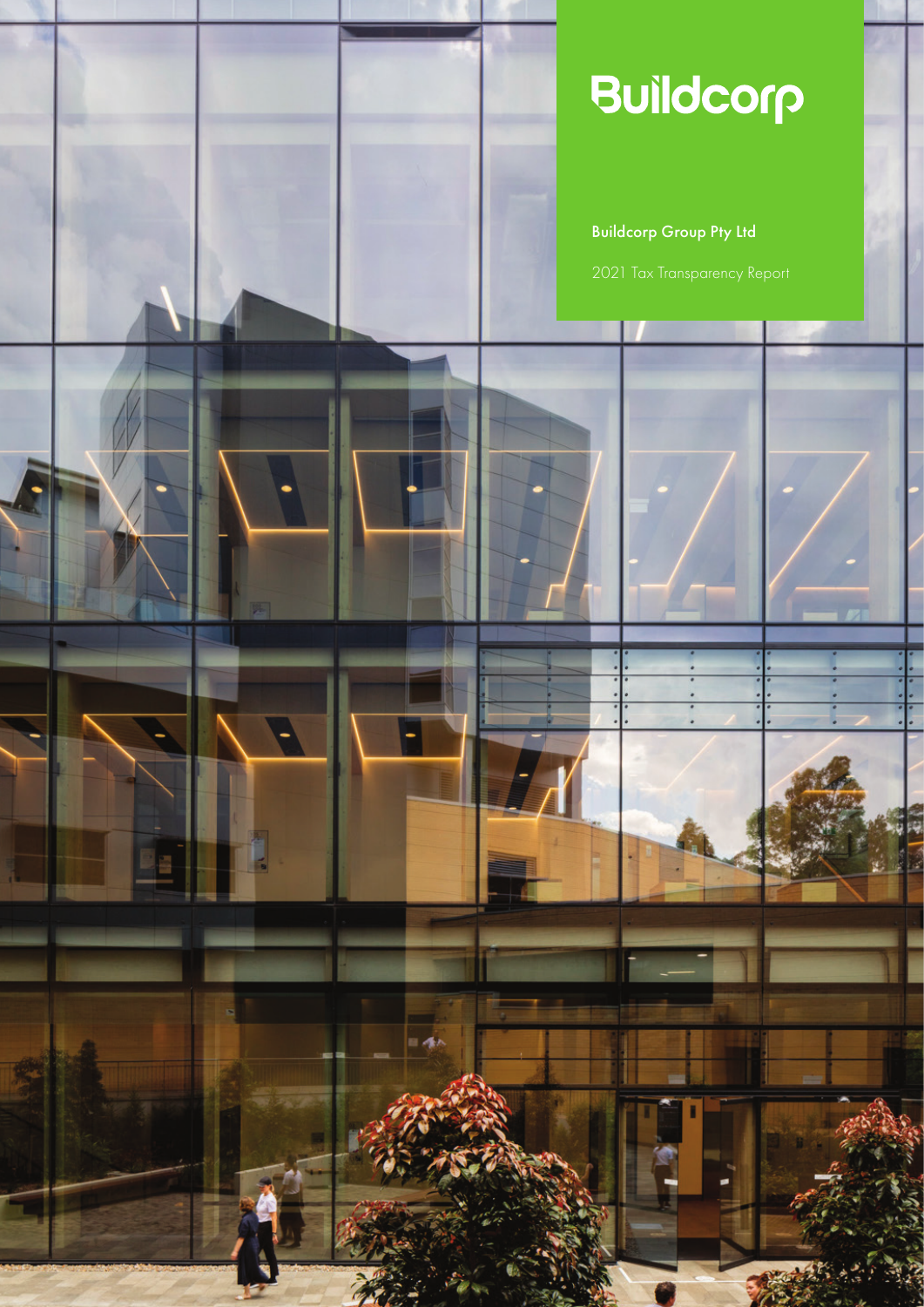#### **CONTENTS**

SUMMARY

INTRODUCTION

BUILDCORP'S APPROACH TO TAX GOVERNANCE

ENGAGEMENT WITH THE AUSTRALIAN TAX OFFICE

CONTRIB UTION TO THE AUSTRALIAN TAX BASE

RECONCILIATION OF ACCOUNTING PROFIT TO INCOME TAX PAID

OUR TAX CONTRIBUTION

INTERNATIONAL RELATED PARTY DEALINGS

ATO TAX TRANSPARENCY DISCLOSURES

FURTHER INFORMATION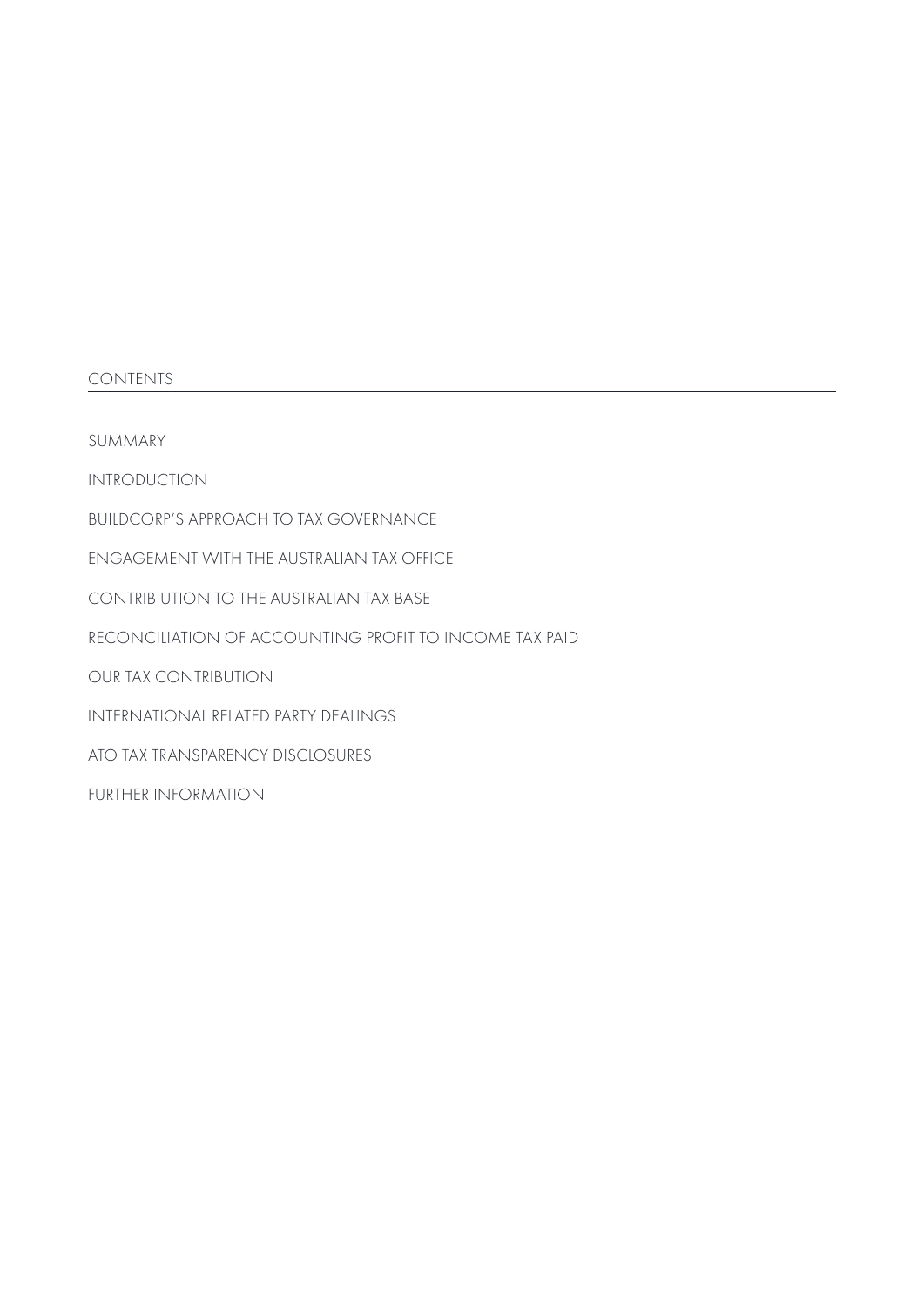## **Buildcord**

#### Summary

Buildcorp Group Pty Limited ("Buildcorp") is a family owned commercial construction business specialising in new build, refurbishment, remedial and workplace fit-outs.

This aim of this report is to outline how Buildcorp has contributed to the Australian tax base in the 2021 financial year

#### **Introduction**

Buildcorp is a family-owned business with construction being the core business for the past 30 years.

At Buildcorp there is a strong emphasis on the business' values which are core to the business and key to its success. The values developed by Buildcorp and its people are centered around the business' "We're with you" promise. The values include:

- Passion: desire to find a better way, be different, make it happen and put the team first, and to prove that we're with you.
- ^ Social responsibility: more than just a business, we harness the collective giving power of our staff, business partners, friends and families, through their time, talent, dollars or influence to make an impact in the community.
- ^ Fair play: a 'one team' mentality means we can be the best possible long-term partners for our clients, our people and our community.
- ^ Preparedness: Buildcorp is prepared to get in and pull our weight as part of the team, adding value and finding solutions regardless of the challenge.
- ^ Teamwork: Buildcorp builds high performance teams and prides itself on being a teammate you can count on.
- ^ Continual learning: embracing the 'why' and doing something with the lesson is our continual learning approach to safety, quality, sustainability and risk management.

Buildcorp's approach to tax governance is in line with our approach to business, with social responsibility and fairness being part of our key values.

This report has been prepared on a voluntary basis and in accordance with the Board of Taxation's Voluntary Tax Transparency Code.

#### Buildcorp's approach to tax governance

Buildcorp has a Board endorsed Tax Governance Framework which has been prepared based on Australian Taxation Office's ("ATO") guidance.

Buildcorp's Tax Governance Framework is supported by strong policies and procedures to ensure Buildcorp pays the correct amount of tax, complies with taxation legislation and any tax risks are managed appropriately.

Buildcorp's low tax risk appetite is reflected in the following general principles that it has adopted in its Tax Governance Framework:

- Is open and honest in tax disclosures and dealings with tax authorities.
- Seeks to pay the correct amount of tax determined by legislation.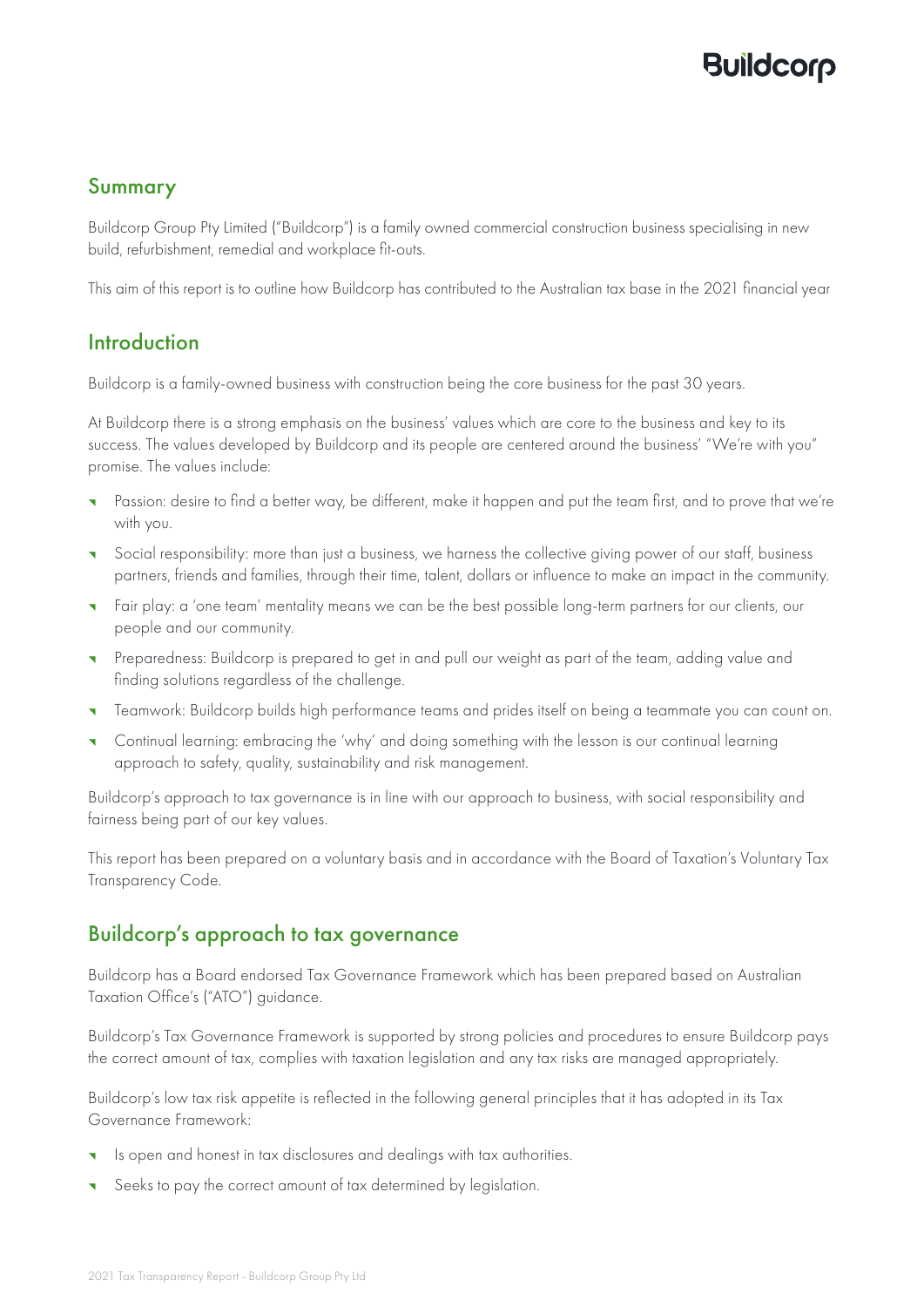- ^ Enters only into transactions or structures based on the commercial outcomes without relying on the tax impact for their viability.
- ^ External advice will be sought where tax risk is assessed as material in number or nature.
- Protect the reputation of Buildcorp at all times.

Tax planning activities that go beyond supporting genuine commercial activities or optimisation of shareholder's returns are not undertaken by Buildcorp, nor does it engage in any aggressive tax planning activities.

Our low appetite for tax risk is exhibited through our utilisation of external tax advisers who assist and provide us with strong internal controls and mechanisms to limit tax risk. Our risk tolerance is also demonstrated through our clear and honest engagement with the ATO.

#### Engagement with the Australian Tax Office

Buildcorp is committed to open and transparent dealings with the ATO to ensure the professional and efficient resolution of any tax matters or reviews.

The relationship between Buildcorp and the ATO (or any other relevant tax authority) is managed through representatives of Buildcorp or its external advisor.

#### Contribution to the Australian tax base

As a building contractor, Buildcorp primarily receives income from construction contracts. Buildcorp strives to receive commercial returns from these contracts, as such these returns are taxable in Australia. From the generation of taxable income in Australia, Buildcorp generates franking credits which can be distributed to its shareholders.

For the 2021 financial year, Buildcorp produced a taxable income of \$16,495,762 which resulted in a contribution to the Australian tax base of \$4,948,728.60.

#### Reconciliation of accounting profit to income tax paid

The Table below reconciles the consolidated revenue as published in Buildcorp's 2021 Annual Report, to the tax paid by Buildcorp.

| Year ended 30 June 2021                               | \$ AUD          |
|-------------------------------------------------------|-----------------|
| Accounting profit before income tax expense           | \$15,316,557    |
| Prima Facie tax at 30%                                | \$4,594,967     |
| Other assessable income                               | \$245,811       |
| Non-deductible expenses                               | \$18,687,170    |
| Deduction for decline in value of depreciating assets | $-$ \$2,543,823 |
| Immediate deduction for capital expenditure           | $-$ \$357,978   |
| Other income not included in assessable income        | $-$11.042$      |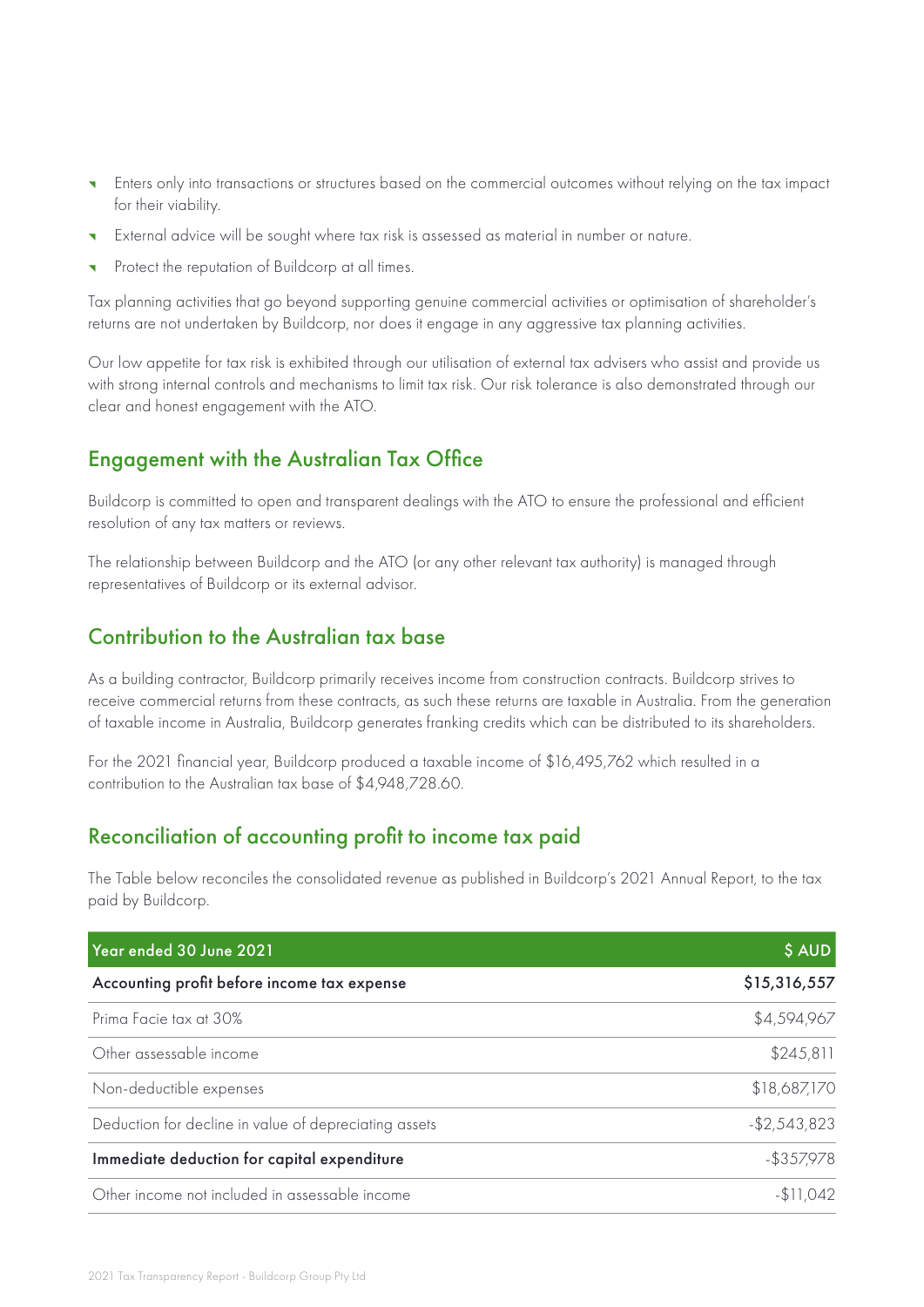## **Buildcorp**

| Year ended 30 June 2021           | \$ AUD         |
|-----------------------------------|----------------|
| Other deductible expenses         | $-$14,840,933$ |
| Taxable income                    | \$16,495,762   |
| Income tax at 30%                 | \$4,948,729    |
| Current year tax instalments paid | \$4,022,562    |
| Income tax payable upon lodgement | \$926,167      |

#### Our Tax contribution

In addition to the contribution to the Australian tax base through company income tax payments, Buildcorp also paid a variety of state and federal taxes for the year ended 30 June 2021 outlined in the table below.

| Year ended 30 June 2021        | \$ AUD       | <b>Description</b>                      |
|--------------------------------|--------------|-----------------------------------------|
| Corporate income taxes         | \$4,948,729  | Company income tax at 30%               |
| Withholding taxes              | \$15,698,852 | Tax withheld from salary and wages      |
| Payroll tax                    | \$2,688,725  | State taxes payable on salary and wages |
| Fringe benefits tax            | \$689,277    | Tax on benefits provided to employees   |
| <b>Total Tax Contributions</b> | \$24,025,583 |                                         |

#### International related party dealings

Buildcorp's business is solely operational in Australia. Therefore, there are no corresponding international related party dealings or potentially tax sensitive cross-border transactions that would impact Buildcorp's tax contributions to the Australian tax base.

#### ATO tax transparency disclosures

The ATO publishes limited data taken from tax returns for resident private companies with total income of \$200 million or more.

The data disclosed by the ATO includes:

- Total income: is the total income generated within the period before deduction of expenses.
- ^ Taxable income: is calculated from total income less expenses and adjusted for taxable differences. Tax is calculated on the taxable income.
- ^ Tax payable: is tax calculated at the corporate income tax rate (30%) of taxable income and reduced by available tax offsets.